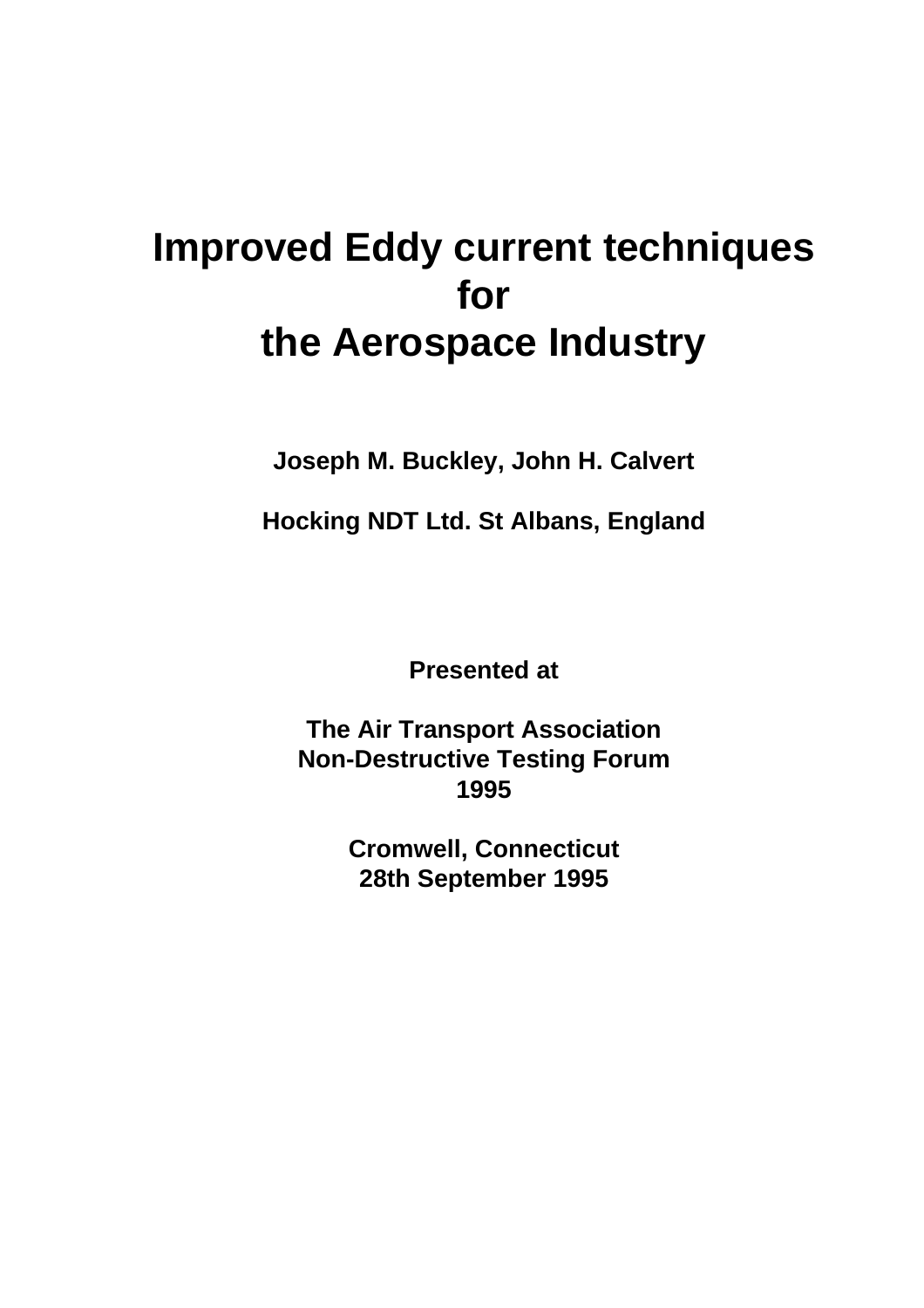## **Joseph M. Buckley, John H. Calvert Hocking NDT Ltd. St Albans, England**

### **Abstract**

It is estimated that over 25% of the world's commercial airline fleets are composed of aircraft over the age of 20 years. As a result of these aircraft exceeding their initial projected lifetime the issue of in-service inspection has become critical for the safe and economical management of fleets. The requirement for reducing inspection time by minimising 'false calls' and avoiding inspection preparation, has to be balanced against the needs for a high confidence level in the accuracy of the inspection.

Research programs currently being conducted include the ARINC research on behalf of the USAF and the Sandia National Labs research for the FAA, which are addressing the issue of procedure definitions for the inspection of ageing aircraft and evaluating a range of different methodologies including Eddy Current, Ultrasonic, Magnetic Particle, Radiographic and Visual.

Eddy Current is presently used in aerospace for over 50% of all applications for the detection of the most common material conditions that might lead to serious flaws. This covers applications for fastener hole inspection, surface and sub-surface cracking, conductivity measurement, and corrosion (which accounts for a high proportion of maintenance actions on ageing aircraft). New techniques such as FastScan allow the detection of smaller hidden cracks associated with fasteners, than was previously possible and cracks which have not yet emerged from beneath the fastener head are readily detectable. Similarly equipment is now un routine use that allows automated inspection of aircraft wheels.

For speed and confidence in the accuracy of the inspection, it is essential that the operator can take the instrumentation into places of limited access and conduct the inspection, whilst being confident that the unit will give indications that are unambiguous and easy to interpret.

It is this combination of instrument capabilities and operator knowledge which makes the most cost effective and reliable form of inspection. The industry emphasis is now on lightweight, high performance instruments which can address a wide spectrum of eddy-current inspection techniques from high to low frequency, dynamic rotating, skin inspection with fasteners in-situ and conductivity measurements with the benefit of dual frequencies.

## **Introduction**

In this paper we shall discuss the historical perspective of eddy current testing in aviation work, its main applications, and how at Hocking we have developed instruments to keep up with our customers' changing needs. In particular we shall describe how our Phasec 2200 unit, with our FastScan probes, have been developed to provide rapid costeffective detection of small cracks originating from fastener holes in multi-layer structures with the fasteners still in place.

Eddy current testing has been applied in aircraft inspection for around 50 years. Much of the early impetus in eddy current testing, and key aspects such as lift-off suppression, originated from Dr Friedrich Foerster's work, on German aircraft manufacturing problems in the early 1940's. Corrosion problems were not an issue at that time as the anticipated service life of military aircraft was very short. The primary concern was strength and dependability under combat conditions, eddy current was mainly applied to aspects such as verification of heat treatment by conductivity measurememnts.

From the earliest days of pressurised aircraft,high-cycle metal fatigue has been recognised as a problem, particularly with the rapid cycling introduced with the jet age. Eddy current testing has long been employed to find small cracks that may lead to later structural failure.

These techniques were first applied in manufacturing inspection, and later spread into maintenance activities, creating the need for portable equipment.

More recently, with the increasing age of commercial fleets, many aircraft are remaining in service well beyond their originally anticipated retirement dates and a number of high-profile failures have drawn attention to problems of sub-surface corrosion and cracking brought on by age and service cycles.

With the current financial state of the airline industry two things are certain;

That many of the existing "old" aircraft will still be flying at the end of the millennium, and that pressure on maintenance budgets will continue to be as tight as it is at present.

Secondly, while it was once possible to throw money at some of the technical problems, the current reality is that any new developments in inspection techniques have to justify themselves on both technical and financial grounds. In practice few in engineering management today are impressed with purely technical advantages, so these also have to be translated into cost and quality benefits.

These will typically include:

- More reliable flaw detection.
- Cracks and corrosion can be found when small and removeable.
- Less preparation/strip down is needed.
- Less set up time.
- Less "false calls".
- It's quicker so uses less labour.
- It's quicker so returns the aircraft to service sooner.
- Compatibility with earlier capital investments and training.
- One piece of equipment can do several jobs.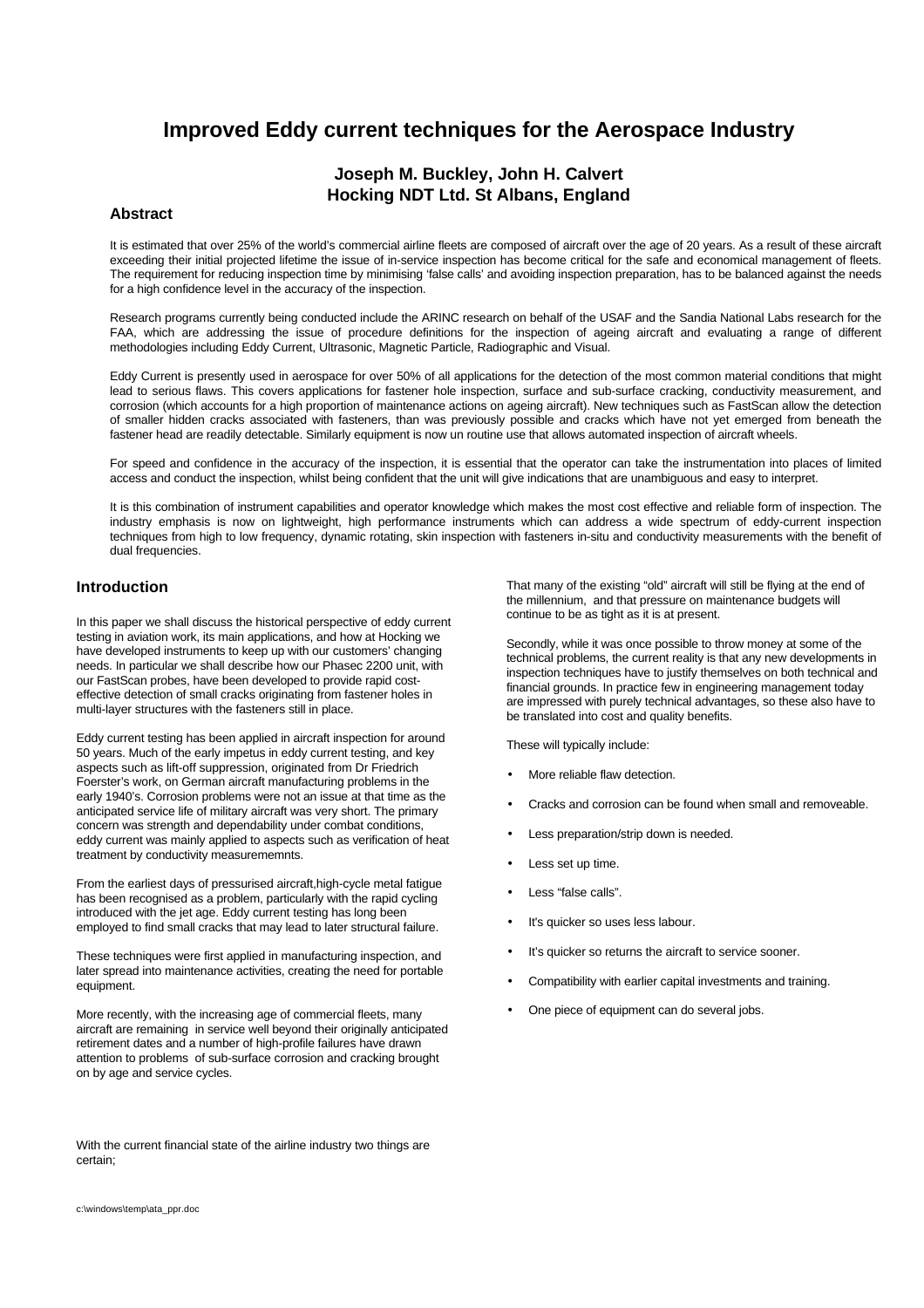## **Aviation applications of Eddy current testing.**

#### **Conductivity testing**

Conductivity testing is the oldest application of eddy current testing originally demonstrated by Hughes in 1879 to sort metals. In aviation work it is used in two different applications, both utilizing the change in conductivity of heat-treated aluminium alloys

- To monitor the progress of heat-treatment of aerospace alloys during manufacture. Incorrect heat treatment time can result in considerable degradation of alloy hardness, strength and durability
- Inspection of areas exposed to heating in service (e.g. skins of supersonic aircraft) or by accidental events (engine or galley fires, heavy braking on wheels) to check that metallurgical properties have not been dangerously degraded.

Conductivity meters are also used to make measurements before carrying out an eddy current test in order to ensure that the optimum frequency is selected

While approximate conductivity comparisons can be made using standard eddy current flaw detectors, it is customary to use purposebuilt instruments giving a direct readout in IACS or MegaSiemens/meter. Over the past 50 years these have evolved from units the size of a modern TV set to handheld gauges such as the Hocking AutoSigma 3000DL; the size of a TV remote control



The Hocking AutoSigma 3000DL

Phasec 2200 includes a direct reading conductivity function, which simultaneously measures lift-off, e.g. due to paint thickness.

#### **Surface Crack Detection**

Small high frequency 'pencil' probes, and probes having similar sensor elements in special fixtures, are often used for detection of small surface breaking cracks. Cracks with depths down to 0.2mm (0.008") are typically detectable.

For many years this type of inspection was carried out with 'amplitude' sensitive, meter based instruments. In recent years, however, it has been recognised that instruments with 'phase' sensitivity and an impedance plane display give far more information to the inspector and hence a greater probability of detection (POD) of all but the largest flaws.

Desirable instrument features include clear display, wide frequency range with good low noise performance across the range and the ability to operate with a wide variety of probes produced specifically for particular applications. The weight and bulk of the earlier models of .<br>impedance plane instruments was a disadvantage compared to meter crack detectors, newer types have resolved this issue.

#### **Subsurface Crack and Corrosion Detection**

Using suitable low frequency probes it is possible to detect cracks and thinning on the far side of aluminium skins, or at different depths in multi-layer structures.

The use of an impedance plane display is essential for all but the simplest applications. Good low frequency performance and the ability to drive reflection type (driver/pickup) probes are needed in such applications.

Dual frequency techniques are increasingly used to allow the operator to distinguish between thinning and inter-layer spacing variations, and remove other unwanted indications.

#### **Dual frequency inspection**

By using equipment operating at two simultaneous inspection frequencies it is possible to subtract one signal from another in order to eliminate an interfering 'artefact' which might otherwise obscure flaw signals,



Dual frequency tubing support plate elimination

This principle has been used for many years in the inspection of heat exchanger tubing to eliminate signals from support plates which might otherwise prevent detection and sizing of nearby defects.

More recently the technique has been used in aircraft inspection for applications such as inspecting for second layer thinning in the presence of inter-layer spacing variations 2 .

Development of dual frequency techniques has been slowed by the size and complexity of older types of instrument, objections which have been removed in the latest ultra-compact and easy-to-use types.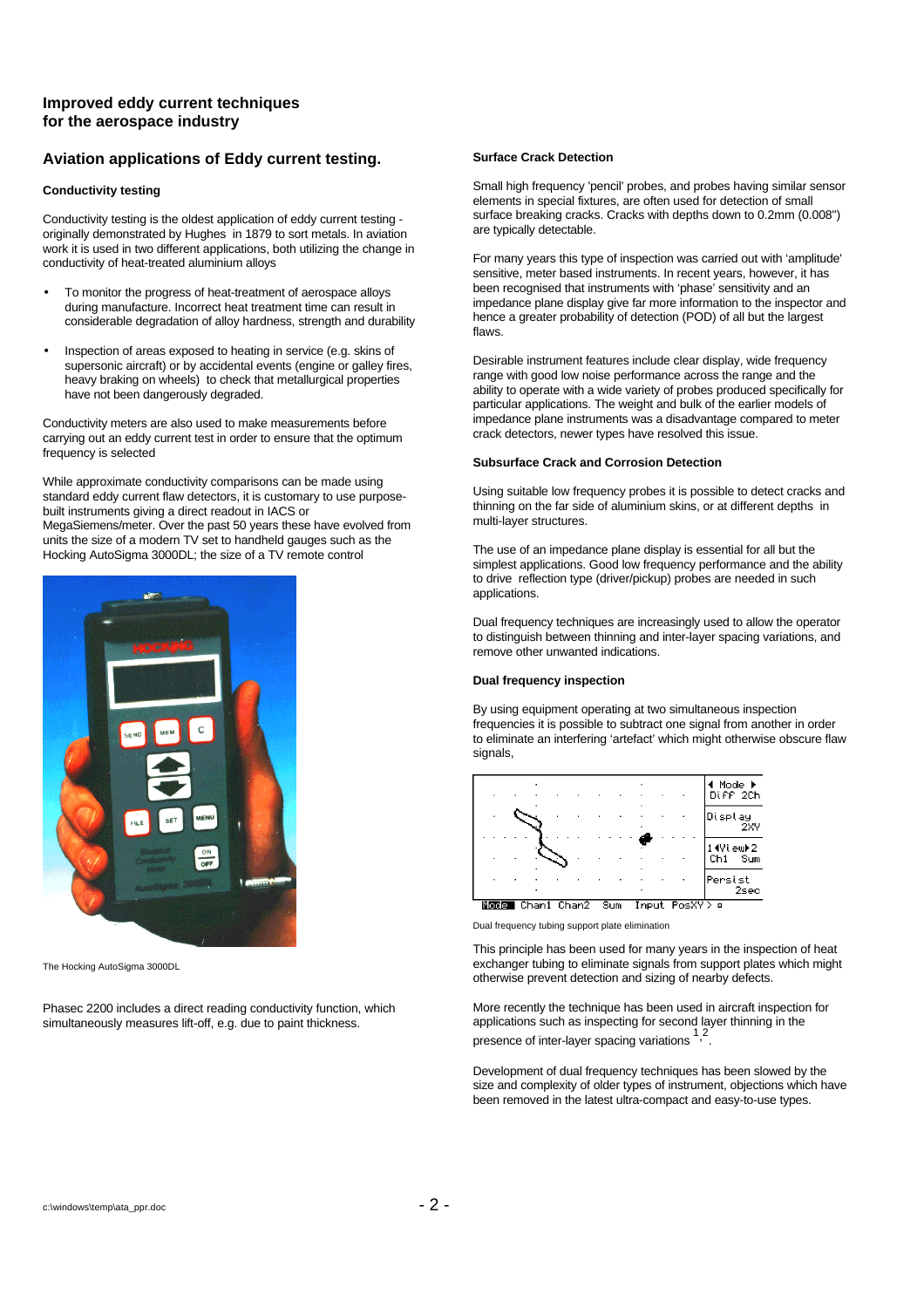#### **Rotating probe hole inspection**

When fasteners have been removed, the skin and other structure surrounding the holes may be conveniently inspected using a motor driven rotating probe of appropriate diameter inserted into the hole. There are two basic types of drive unit:

High speed, hand-held drives which ensure adequate coverage when the probe is manipulated by hand by the speed of rotation. To give a fast inspection, high scanning speed is important and this demands a high instrument amplifier bandwidth or flaws may be overlooked. Excessive speed may result in unwanted vibration, so it is essential that this can be adjusted to match the size and condition of the hole being inspected.

In incrementing drive units, the movement in and out of the hole is driven at a constant speed by a second motor. These are particularly suited for computer assisted data logging and analysis, and show the depth and angle of the flaw within the hole.

Optimum signal to noise ratio requires both a good design of probe and drive, plus comprehensive filtering options to suppress unwanted signals from hole ovality and roughness. Phasec 2200 and its drive units have gained much customer approval in this respect.

Special purpose rotating probes are also used for inspection of the countersink or hole-edge region in the top skin of aircraft structures.

#### **Aircraft Wheel inspection**



The Hocking WheelScan 700 Mk IV

Aircraft wheels are subjected to regular cyclic stresses during take off and landing, and occasional severe stress from aborted take offs or heavy landings. The opportunity to inspect the wheel occurs only when the tyre is changed, so it is vital that all defects which may grow to critical size are found at that time. As tyre life has been increased, it has become essential to detect smaller defects with greater reliability, For many years this was carried out using standard manual crack detection techniques as above, but more recently it has been recognised that the small flaws it is now important to find are likely to be overlooked by manual techniques, giving both an unacceptably long inspection time and low probability of detection.

Most high-volume wheel inspection operations now use automated inspection equipment such as the Hocking WheelScan<sup>3,4</sup> allowing a relatively unskilled operator to reliably inspect a wheel half-hub in two or three minutes.

#### **Eddy current 'C-Scan' inspection**

Eddy current signals from many aircraft structures can be very difficult to interpret. Few critical areas comprise simple skins with uniform thickness, there are always fasteners, stringers, doublers and other sub-surface complications, making it very difficult to decide which indications are due to flaws and which to changes of geometry.

In an attempt to make sense of the data systems have been developed which allow a PC to plot the strength of the eddy current indication in a 2-D "C-Scan" presentation. The regular geometry of the structure can then be easily recognised and any unexpected variations noted.



'AndScan' Plot of corroded aircraft structure

Probably the most practical of these systems is the AndScan, developed by Farnborough and marketed by Krautkramer which employs a single-point fixing arm to measure (R,Θ) co-ordinates of the probe position against which the eddy current data can be plotted.



**AndScan Test Head**

ANDSCAN is a Trade Mark of the Defence Research Agency. The development programme has been funded jointly by the DRA, Ministry of Defence, The Royal Air Force, and Krautkramer

## **AndScan**

ANDSCAN ™ is a Windows-based program.

The program and mechanical manual scanner have been widely accepted as being one of the most effective combinations on the market today.

Andscan may also be used with ultrasonic instrumentation in which case a time of flight and amplitude C-Scan may be viewed and generated simultaneously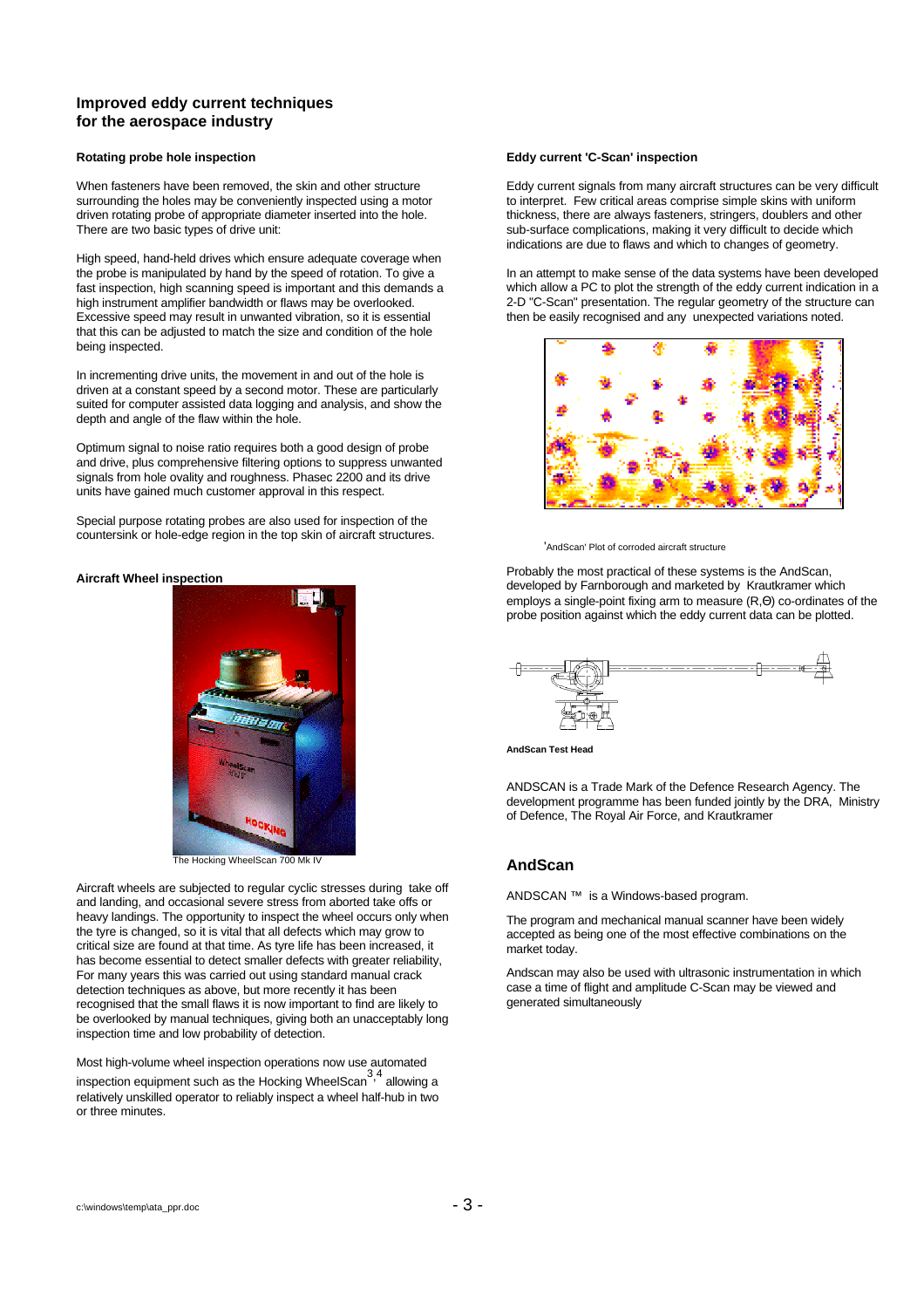- Εight channels each channel store 8 bit (256 levels) data
- Four channels of eddy currents with software mixing and software phase rotation are implemented



- Support of X-Y manual scanners as well as the current R  $\theta$ mechanics
- Data storage in an industry standard format
- Numerical export of information in a format suitable for databases such as EXCEL
- PCMCIA. A/D card option allows the use of low-cost notebook computers

Windows 95 and 3.1 versions of this program are available, both exclusively distributed and marketed by Krautkramer.

AndScan has proved particularly successful with Phasec 2200.

#### **The Phasec 2200**



The Hocking Phasec 2200

Phasec 2200 provides a full function instrument in a very small package, at a competitive price, without compromising either performance or usability.

Key performance aspects of the new equipment are:

Operating frequency range from 60 Hz to 6MHz in single channel mode and 100Hz to 2 MHz in dual channel mode, allowing the instrument to be used for both low and high frequency applications.

Amplifier bandwidth is 2 kHz, allowing a rotating probe drive to be used at up to 3000 rpm. This gives reliable high speed testing of fastenerholes without any risk of missing flaws. Extensive digital filtering allows the amplifier response to be optimized for any particular application by eliminating high or low frequency interfering signals. As the digital filter response is very sharp (24dB per octave) it is possible to operate at frequencies only 2-3 times the filter bandwidth, maximizing test speed with dual channel or low frequencies

The balance circuit accommodates large probe mismatches (around 25% as compared to 5-10% for earlier equipment). Probes made to many different standards may be used without problems. Inbuilt balance loads match common absolute probe inductances, reducing the need for special adapters or leads, while retaining the capability to connect probes intended for other, often earlier instruments, e.g. Locator, ED 520 and Defectometer.

Earlier instruments with many features were sometimes intimidating or awkward to use, so we have included features to ensure that Phasec 2200 is quick and easy to use, even though it is a high performance, high specification package. There are many screens of HELP text ensuring that a brief explanation of any function is never more than a keypress away. On a more active note there are a number of operational features which eliminate some of the common problems experienced in setting up eddy current tests:

With absolute probes a long press on the balance button will automatically select the optimum bridge balance load coil from 5 standard values. In conjunction with the wide balance range mentioned earlier this allows easy balancing with all single coil probes between zero and 200 μH inductance. A further push on the 'Auto' button sets the lift-off angle. Two key presses and it's set up ready for use.

Perhaps the most innovative feature is the RECORD function. This allows up to 15 seconds of signals to be recorded and then played back through the instrument, allowing optimisation of gain, phase, filter settings, alarms, etc. on a chosen, clean signal, with both hands free to do it! With conventional equipment it can be difficult to adjust parameters while simultaneously manipulating the probe (or holding a rotating probe drive) in a completely consistent manner. With Phasec 2200 you can adjust the gain, phase, filters etc and observe the effect on the recorded signal as you do so.

The RECORD function is also used for two frequency mixing. After recording the signals from the unwanted artefact a single button press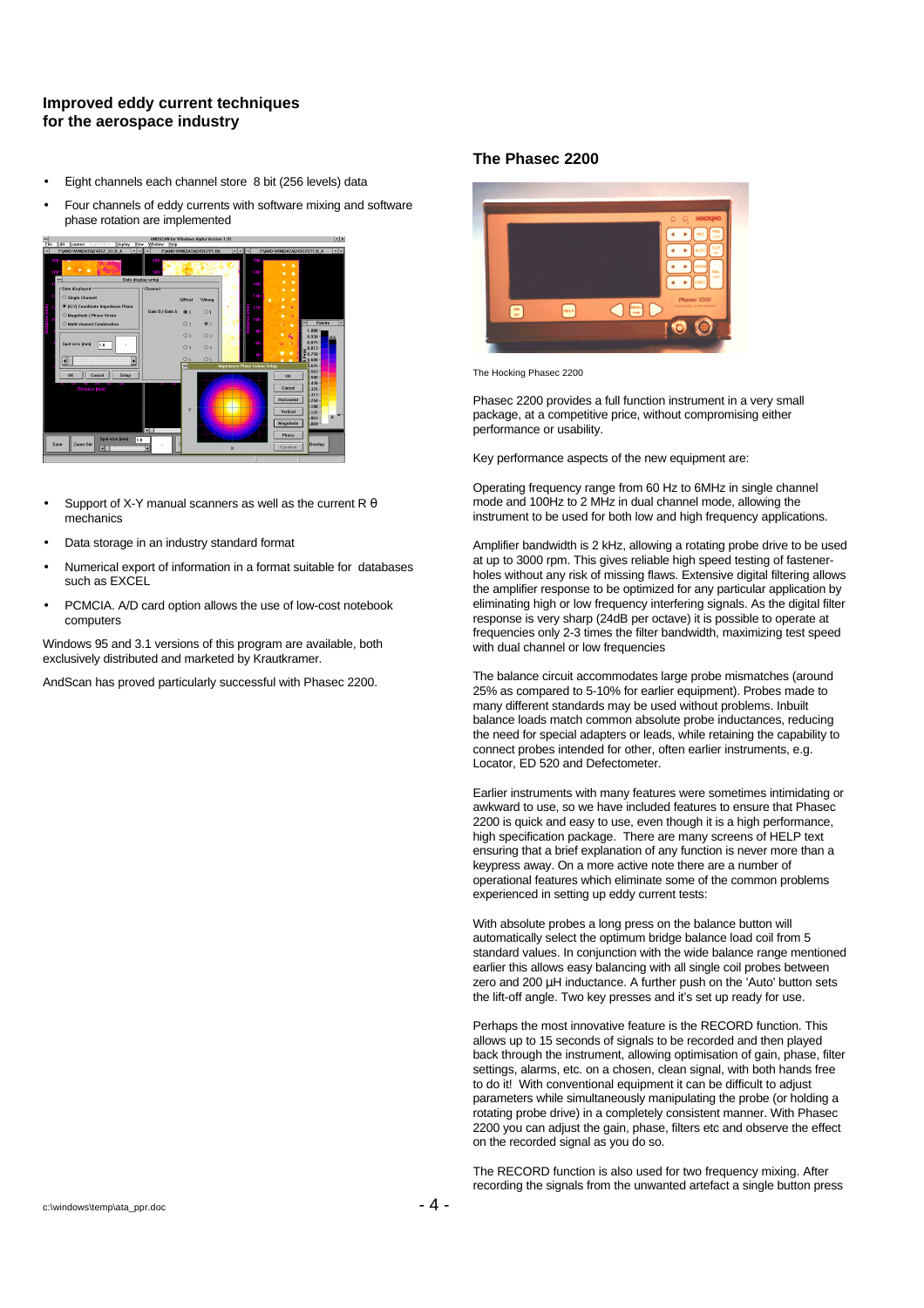produces, in around three seconds, an optimized automatic mix with minimal resultant signal. If the operator does not like the result the mix can be further optimized manually, or a different portion of the stored data selected and re-mixed.

When test parameters have been determined they can be stored in the instruments internal memory, each one with a 14 character descriptive name, allowing the parameters to be easily recalled later. Screen traces can also be saved in the same way and recalled on screen as a reference while testing.

In addition to full eddy current inspection functions using either manual or rotary probes the Phasec 2200 can also be used in conjunction with conductivity probes. The electrical conductivity of non-ferrous metals in the range of 1 to 110 % IACS can be measured. Accuracy over the range of aerospace alloys is 0.5% IACS, with approximztely 1% IACS at the extremes of the range.

## **FastScan Probe**

On aircraft structures Eddy Currents have become the major inspection technique for detecting flaws around aircraft fasteners. While a thorough inspection can be carried out by removing the fastener and using a rotating probe down the hole, this is extremely time consuming and not practical as a means of inspecting entire structures.

The methods used for inspection with the fasteners installed include a simple pencil probe that is guided round the outside of a fastener head to detect any cracks propagating from the hole beyond the area covered by the fastener head, and low frequency spot face and ring probes used to detect flaws, both cracks and corrosion in the subsurface area adjacent to and between fasteners. Dedicated equipment such as pulsed eddy current system has been developed at Farnborough and applied to similar inspections. A detailed study by<br>Don Hagemier of McDonnell Douglas <sup>5</sup> compares a range of techniques for the application and demonstrates that FastScan has a high probability of detection for the flaw sizes used in the test.

With the fastener removed rotating bolt hole probes can be used to detect very small cracks, as previously mentioned. With the fastener installed, flat face rotating probes can be used to rotate around the area immediately beyond a fastener head to detect a crack in the first layer immediately it penetrates past the area of the fastener head. This gives good detection of top layer cracks, but no penetration to lower layers.

In the last decade we have seen the development of the sliding probe. In this case the probe is guided along a row of fasteners and as the probe passes a fastener a signature is seen on the display of the phase plane equipment. The signature from all similar fasteners installed in a flawless constant structure will have a similar appearance. If however the probe passes a fastener with associated cracks, then the signature will be changed, typically getting fatter and largerWith appropriate training and calibration standards, the operator can determine the location and severity of any cracks present in the structure. By using dual frequency methods with the sliding probe it is possible to reduce the size of the signature from sound fasteners and make the flaw signal easier to interpret.



Response from sliding probe

In the last two years The FastScan probe has been developed to exploit the characteristics of dual frequency inspections. This probe has proved very effective in detecting cracks in multi-layered structures both of thin sections (2 mm and less) and thick structures (up to 10 mm). The FastScan probe has the ability to detect cracks underneath fastener heads, and cracks that have propagated half way from the hole to the edge of the fastener can be readily detected using the FastScan technique.

In the FastScan probe a driver coil induces eddy currents to circulate around the fastener. A series of pick up coils are arranged to detect the reflected eddy current field. In a typical arrangement four of these pick up coils are arranged equally spaced at a set diameter, the pick up coils are connected in antiphase to reduce the effect of lift-off.

The probe is centred over the fastener to be inspected and is manually twisted through 90 degrees and back. This allows each of the coils to traverse 90 degrees of the circumference of the fastener; as there are four pick up coils the full 360 degrees around the fastener is inspected. Should any cracks be encountered the field of the eddy currents, the flaw signal will be displayed on the screen.

To allow for the easy operation of the FastScan probe a containing a bearing allows an easy twist of the wrist operation from the operator. A guidance hole slightly larger than the fastener head size allows a perfect concentricity to be obtained round the fastener head.



With practice a skilled operator can achieve a fastener inspection in around three or four seconds, hence the term FastScan. The method is fail-safe in that any misalignment of the guide will produce an apparent flaw signal. On repositioning the guide, if this flaw signal cannot be eliminated then a flaw is being detected.

The FastScan probe is most effective in a dual frequency technique, and gives a very clear indication of small flaws in the second and third layers.

The choice of frequencies for dual frequency operation is important. The main inspection frequency should be chosen to suit the depth of the structure to be inspected. This frequency is usually the effective depth of penetration for eddy currents, approximately three times the standard depth of penetration. In establishing the base inspection frequency, the Phasec 2200 can measure the conductivity of the aluminium structure to be inspected. From the conductivity value, the